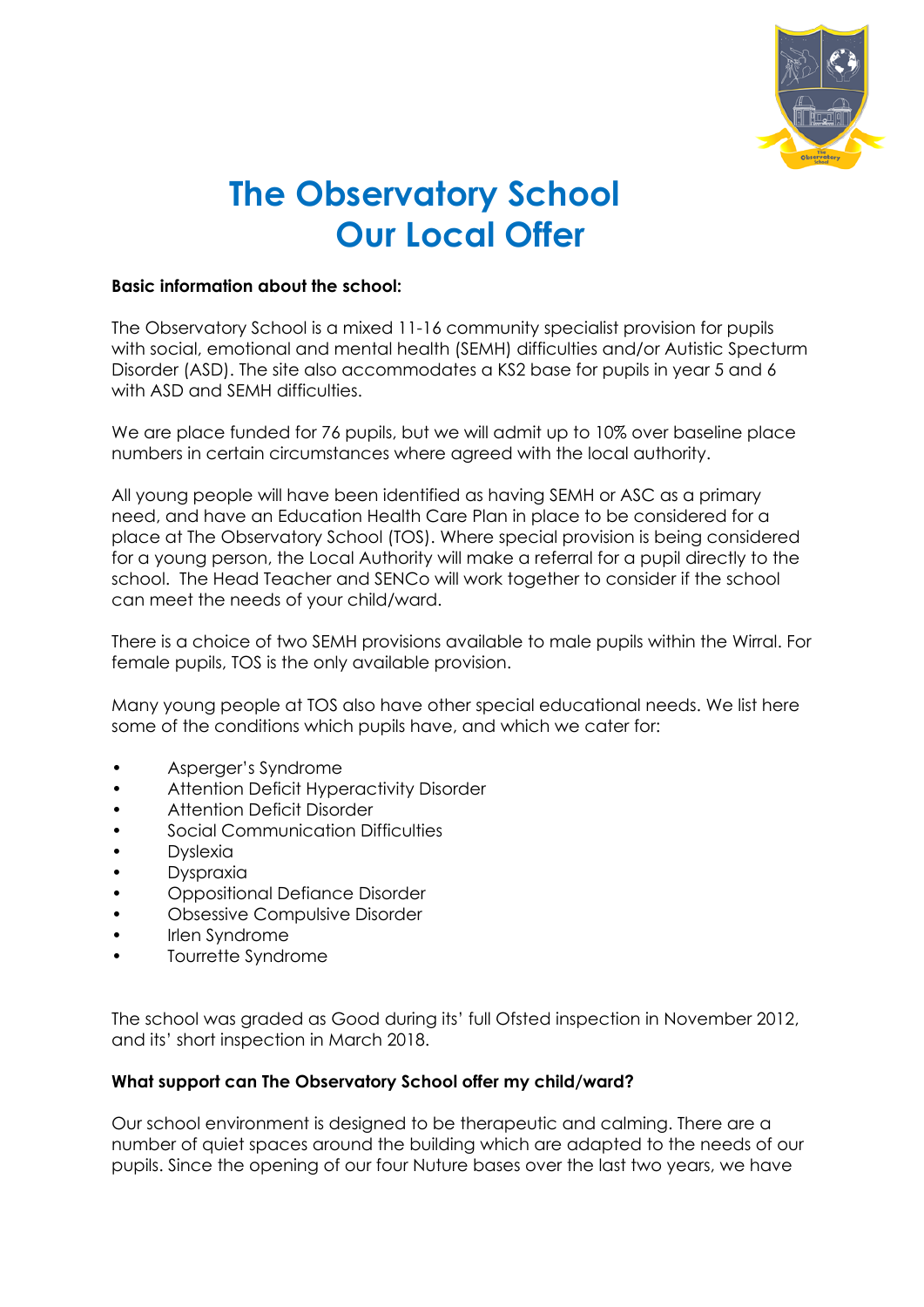transitioned to a school following the Six Principles of Nurture, whereby all of our form groups have a safe base within which the majority of their lessons are delivered. Lessons for the majority of pupils in the school are delivered by subject specialist teachers; however, we have four Nurture bases that run across each of the key stages supporting our most vulnerable of pupils. Their lessons are mainly delivered by one teacher, following a primary model.

Our staff team is trained in 'Team Teach' and positive behaviour management techniques which de-escalate and distract from negative behaviours. Our classes are small, and each has an assigned teaching assistant who remains with the pupils for each of their lessons, develops key relationships and ensures their needs are met throughout their school day.

We also have a Pastoral Manager, Pastoral Assistant and 3 Learning Mentors who work with pupils to ensure emotional and mental well-being for our pupils, providing therapeutic intervention where required. Onsite Mental Health support is provided when required by specialists, as well as Speech and Language Therapy (SALT), Educational Psychologist and Child and Adolescent Mental Health support (CAMHS). We also have an alternative, personalised provision where necessary.

The Observatory School is committed to continuous professional development for all of our staff to improve teaching and learning for our pupils. This includes whole school training on issues such as ASC (Autistic Spectrum Condition), ADHD (Attention Deficit Hyperactivity Disorder) and SALT (Speech and Language Therapy). Individual teachers and support staff are encouraged to attend training courses delivered by outside agencies that are relevant to the needs of specific children in their class.

Breakfast provision is available daily, where we provide each pupil with breakfast, whilst also providing fruit and water for pupils throughout the school day. Our school dinners are cooked fresh to order every day.

## **What is the school's approach to teaching and learning and how is the curriculum designed to meet the needs of my child?**

Our teaching team consists of the Headteacher, Deputy Headteacher, SENCo, Intervention Lead, Teachers and Teaching Assistants.

Our curriculum and our approaches to teaching and learning are specially designed for each individual child.

We have a team of highly effective teachers, who each lead on a specialist area of the curriculum for upper school pupils.

A rich and varied curriculum is offered which is tailored to meet the needs of individual pupils. Teachers ensure that courses are delivered to suit the needs of each pupil and these courses ensure the best standard of achievement possible. This enables our pupils to move on with their education when they leave us after Year 11.

When joining The Observatory School, every pupil is assessed using a range of diagnostic tests (e.g. reading and spelling) to determine attainment. We also assess every pupil for Irlen Syndrome. The results of all these tests are analysed by the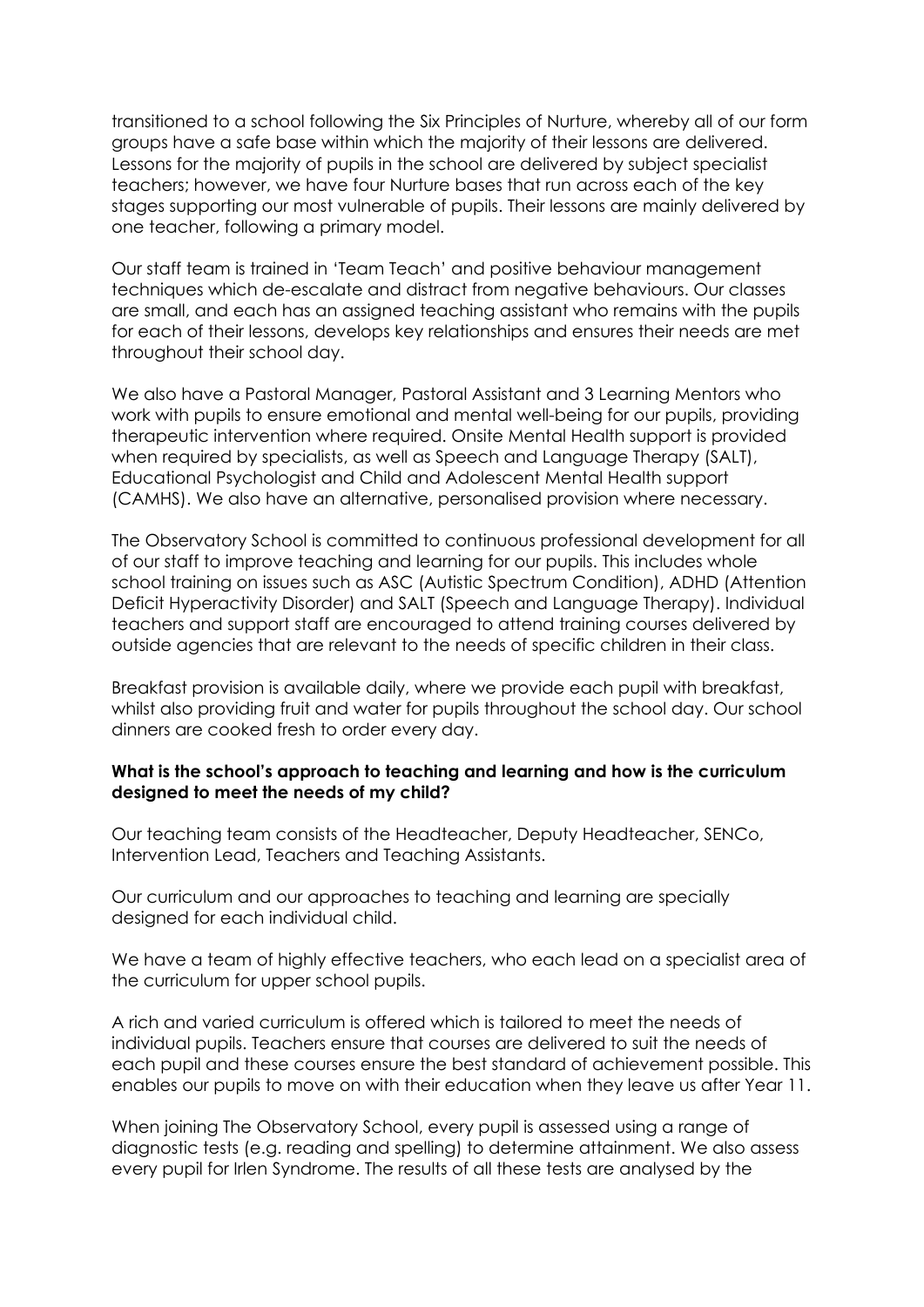Headteacher and other staff to ensure that the pupils get the right help at the right time. The staff will then prepare a set of recommendations for the whole staff team. These recommendations help our staff to design a personalised curriculum for your child and to decide the appropriate exams or courses your child will take part in. We consult you and your child throughout this process.

Continuous termly reviews ensure that your child's progress in all curriculum areas is monitored.

Extracurricular activities are an important part of our school day. Pupils have the opportunity to participate in many different activities throughout the week including Cookery, Art, Music, Sports and Engineering. Our clubs change on a termly basis to offer as much choice as possible.

## **How accessible is the school?**

The Observatory School has undergone a series of major upgrades and modifications since opening in 2007. All of our classrooms have disabled access by way of a ramp through an external door; however, wheelchair users would have to travel around the outside of the building to get into some classrooms. All equipment used is accessible to all of our young people regardless of their needs. Our extra-curricular activities are designed so that all of our pupils can take part.

## **How will you help me support my child?**

We are committed to the overall welfare of all of our pupils and we recognise the crucial role that parents and carers play. We have a number of dedicated onsite professionals who provide tailored support where and when it is needed. We are always available to listen and advise you with any concerns you may have. We are also able to refer you for more intensive support if required, ensuring we help you to support your child.

The pastoral team will work closely with parents to ensure that they are information is provided in relation to relevant support services that may be available to offer additional provision or advice e.g. Autism Together, CAMH's.

# **What support will there be for my child's overall wellbeing?**

The welfare of all our pupils is taken very seriously at The Observatory School. We are an inclusive school; we welcome and celebrate diversity. All our staff believe that healthy self-esteem is crucial to a child's well-being. We have a caring and understanding team to look after all our pupils.

The Form Tutor has overall responsibility for our pastoral, medical and social care of every pupil in their class, therefore this should be your first point of contact. If further support is needed, the Form Tutor will liaise with the Headteacher, SENCo and/or the Pastoral Manager for further advice and support. This may include working alongside other agencies.

The Observatory School operates a policy for the administration and management of medicines on school site. Our staff have regular training and updates regarding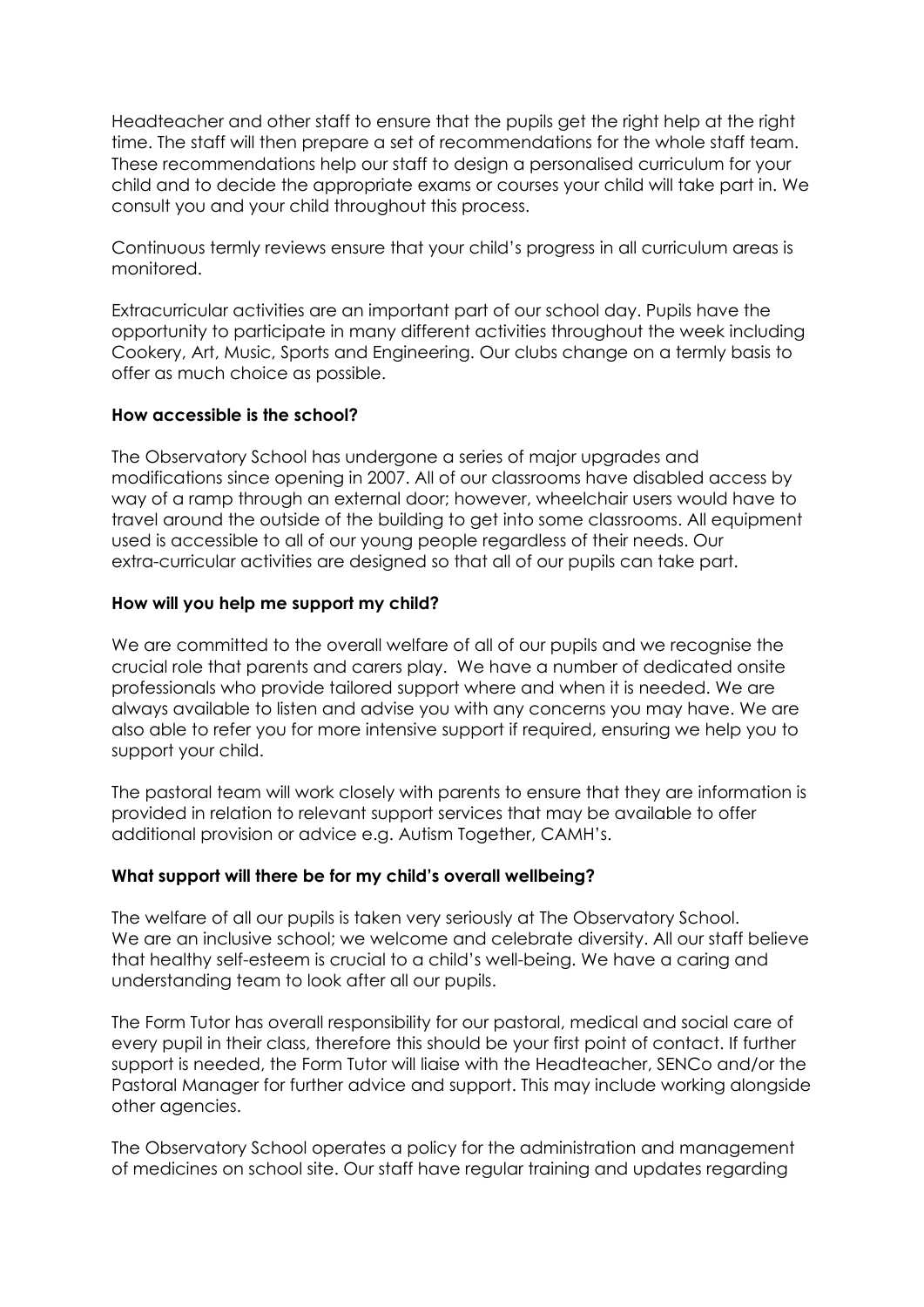medical conditions and related medication to ensure that staff are able to manage situations for individual pupils.

Our school council ensures that pupil voice and opinion are clearly heard. We also have a Head Boy and Head Girl who lead the school council. Pupil voice forms part of our schools monitoring process and is very important to us.

Our staff are vigilant to pupil well-being and concerns are recorded on the school's computerised behaviour programme 'Sleuth'. A daily forecast is used to monitor those concerns and appropriate supportive action is taken as necessary. We closely monitor attendance and take any necessary actions to prevent prolonged unauthorised absence.

Pupils are supported with their social and emotional development throughout the school day, through curriculum and extra-curricular activities. Personal, Social and Health Education (PSHE) is integral to our curriculum and to the ethos of our school. The wellbeing of our pupils is at the heart of everything we do at The Observatory School and we actively work with agencies such as Wirral Children's Services and Wirral Safeguarding Children Board to ensure the safety and protection of all children in our setting.

Our staff are "First Aid at Work" trained every 3 years and a significant number of our staff have received training in the use of a defibrillator. The school has a defibrillator on site.

## **How will my child be included in activities outside the classroom?**

Our pupils thoroughly enjoy engaging in learning outside the classroom. Activities can be based around the school site but are often planned offsite. This can be locally, nationally or even internationally based. Pupils visit a wide variety of local destinations every term to enrich and support their learning experiences. A number of our pupils over the last two years have been to Iceland, Barcelona, Paris and Madrid on cultural expeditions. Some members of staff have attended international training events and some have even delivered lessons in Thailand and various European countries.

Links with local industries provide our pupils with real life experiences and introduce them to possible future careers and training. Our pupils participate in work experience placements which are in line with their aspirations for the future. We find that this enthuses and engages our pupils, preparing them for life after leaving The Observatory School.

## **How will you prepare my child to join your school?**

Transition to The Observatory School starts with the initial visits you make with your child. These visits give you the opportunity to ask all the questions you may have. We advise that you visit our school without your child on at least one occasion, so you can take time to ask questions you may perhaps feel unable to with your child present.